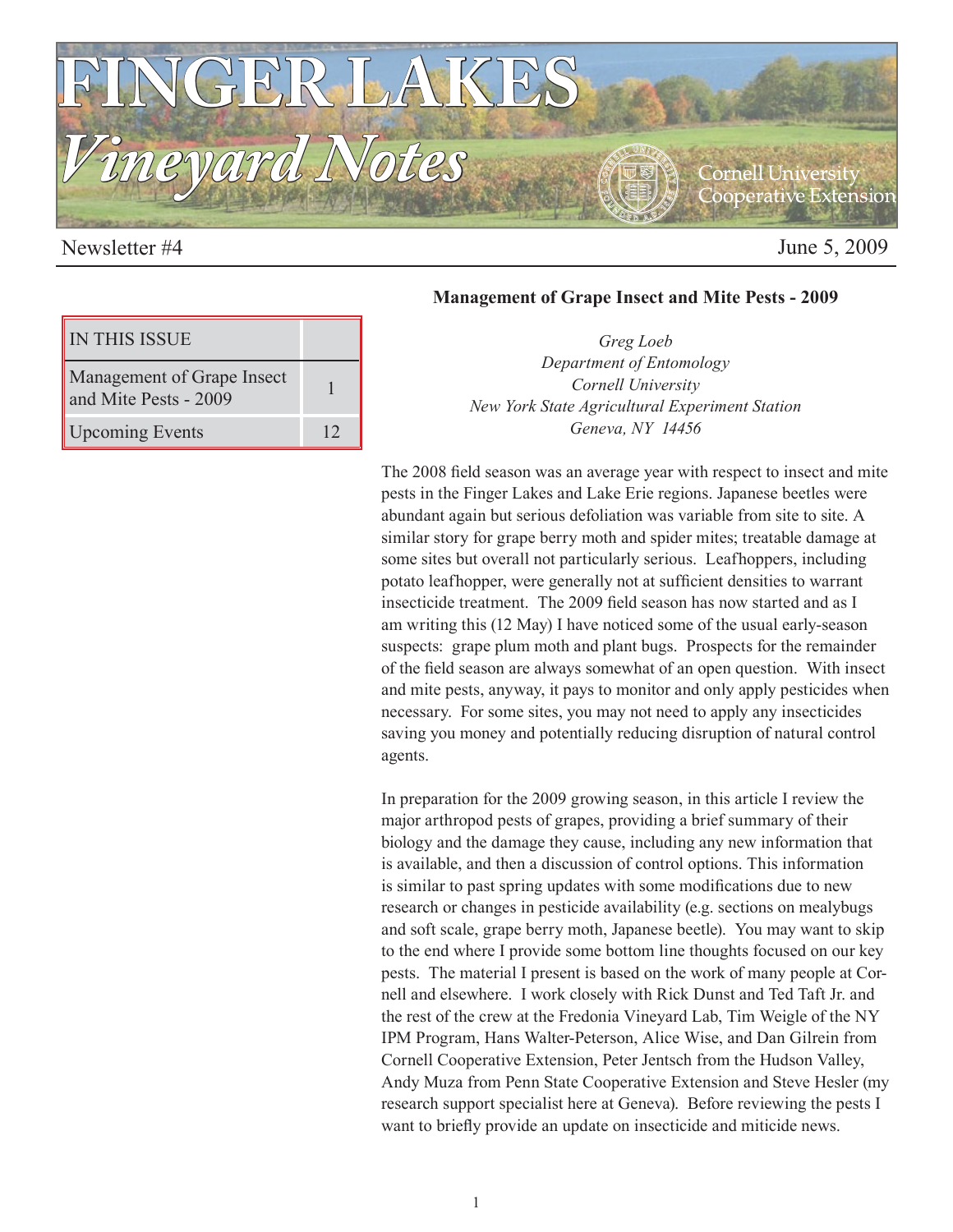## *Insecticide and miticide news*

There are a few additional insecticides to be aware of that are becoming available for control of grape pests. Lets start with a new group of insecticides termed anthranilic diamides that have a novel mode of action affecting a part of the insect nervous system involving calcium channels leading to muscular paralysis. This class of insecticide is typically selective against Lepidopteran insects (e.g. grape berry moth) but also have some efficacy against other insect orders. Three companies are marketing insecticides based on anthranilic diamides:

- Dupont has Altacore [chloranthraniliprole] (EPA # 352-730, Signal Word = Caution,  $REI = 4$  hours,  $DTH =$ 14 d). It currently has grape berry moth and climbing cutworm on the label, although some of our tests indicate some efficacy against Japanese beetle. We will get more information on this during the 2009 season. *Altacore has a federal label so is available for PA but has yet to receive NY approval.* Altacore is relatively easy on beneficials.
- Bayer has Belt SC [flubendiamide] (EPA # 264-1025, Signal Word = Caution,  $REI = 12$  hours,  $DTH = 7$ d). Belt currently does not have grape berry moth on its label although our trials indicate good efficacy and I expect grape berry moth will be added. *Belt is currently not labeled in NY*. Belt is relatively easy on beneficials.
- Finally, Syngenta has Voliam flexi [chlorantraniliprole as in Altacore and thiamethoxam] (EPA # 100-1319, Signal Word = Caution,  $REI = 12$  hours, DTH =14 d). Voliam flexi combines a anthranilic diamide for control of Lepidoptera with a neonicotinoid that provides good control of sucking insects and some beetles. The label includes grape berry moth, leafhoppers, mealybugs, phylloxera, and Japanese beetle. *Voliam flexi currently is not labeled in NY*. Voliam flexi is relatively easy on beneficials.

There are a couple of other new insecticides that have recently received labels worth mentioning here. Delegate WG [spinetoram] (EPA  $# 62719-541$ , Signal Word = Caution,  $REI = 4$  hours,  $DTH = 7$  d), is a next generation material related to Spintor [spinosad] that is selective against Lepidoptera like grape berry moth as well as thrips. It is easy on beneficial arthropods. It is reported to have longer residual activity than Spintor, which would be a nice improvement. In our insecticide trial in 2008, Delegate performed well, although pressure was not high.

I also wanted to mention another insecticide, Leverage 2.7 (EPA  $# 264-770$ , Signal Word = Warning signal word,  $REI = 12$  hrs,  $DTH = 3$ , Restricted use) that combines two insecticides: a neonicotinoid imidacloprid and a pyrethroid cyfluthrin. Imidacloprid (same active ingredient as in Provado or Admire) is effective against sucking insects and some beetles and cyfluthrin (same active ingredient as in Baythroid) is a broad-spectrum pyrethroid effective against many orders of insects. Hence the label includes grape berry moth, cutworm, flea beetle, and mealybugs among others. The broad-spectrum activity also means it will be hard on beneficials.

Finally, there is one other interesting new insecticide that is coming on the market called Movento [spirotetramat, EPA  $\# 264$ -1050, Signal Word = Caution, REI = 24 hours,  $DTH = 7$ . Movento is systemic in activity, being applied to the foliage and then translocated throughout the plant, including the roots. It has a novel mode of action and seems particularly effective against some sucking insects such as mealybugs and phylloxera. Movento works best when an adjuvant is used to aid in leaf penetration. Stylet oil is probably the most effective adjuvant (0.25%V:V) with Movento but you must be careful using this in combination or near use of captan and/or sulfur as this will lead to phytotoxicity. The adjuvant Induce is prohibited with Movento when fruit is present due to adverse plant compatability. Consult labels for more information. *Movento is not yet labeled in NY.*

## *Review of key arthropod pests*

There are over 30 insect and mite pests that attack grapes in New York, although many of these are rarely abundant enough to be of economic concern. In this review I will focus on the key grape pests that have a moderate to large pest potential. Where pertinent, I will indicate if there is variation in pest potential for different parts of the state or for particular cultivars. I will briefly go over basic biology and symptoms of damage and then discuss some of the control options available. More details on control measures can be found in the New York and Pennsylvania Pest Management Guidelines for Grapes: 2009 now on line [[http://ipmguidelines.org/grape](http://www.nysaes.cornell.edu/fst/asev/index.php)s]. And of course, before applying any chemical control measure make sure to read the label, taking into account things like potential for phytotoxicity, labeled pests, re-entry and days to harvest intervals, effects of pH, and compatibility with other pesticides. I will present pests in the order they tend to show up in the vineyard during the season (budbreak, pre bloom, post bloom, and mid-season). Because arthropods are generally detectable in the field before they cause economic injury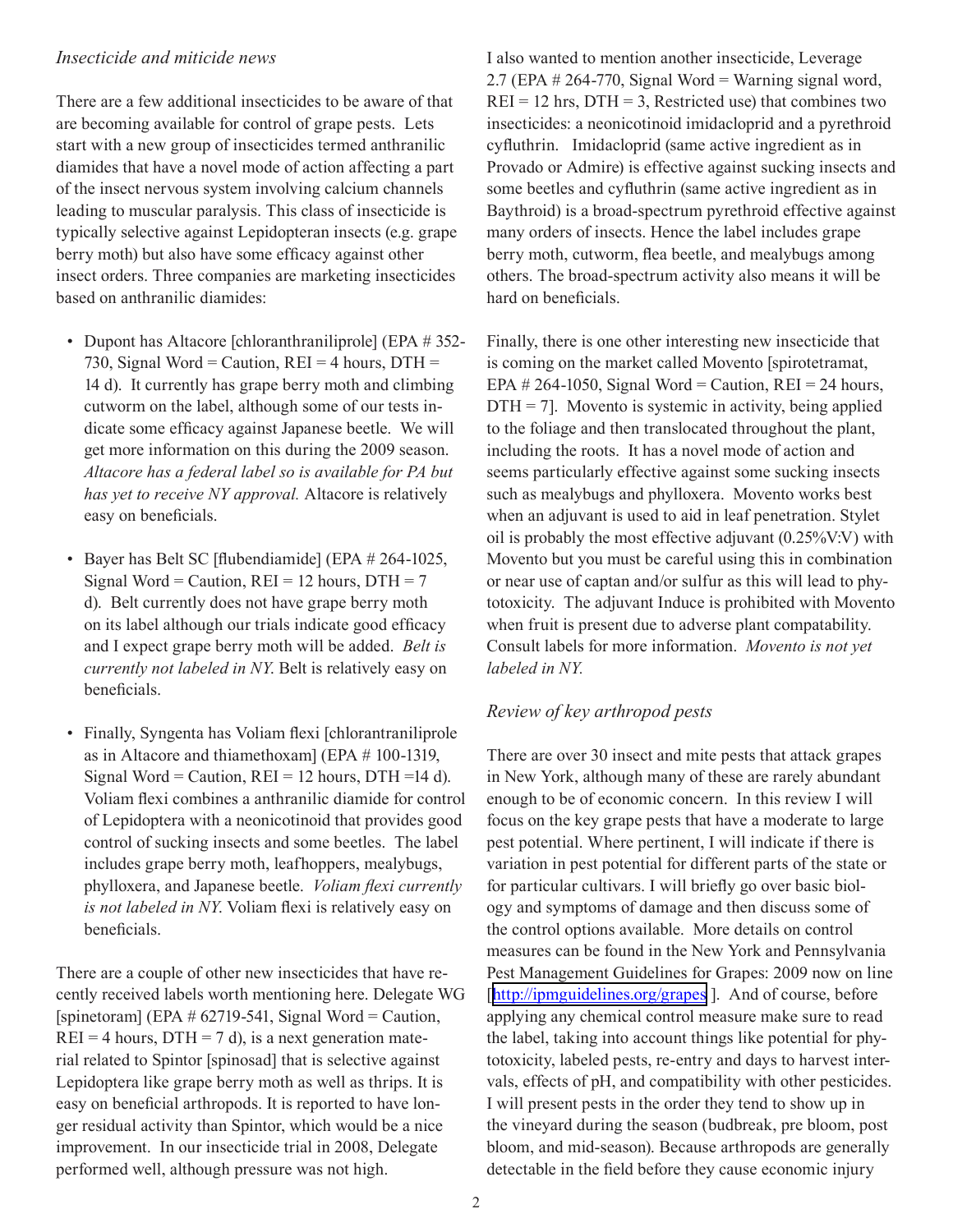and insecticides and miticides mostly work as eradicants and can be costly, it is advisable to monitor pest densities and only apply control measures when economically justified. To aid in correct identification of pests in the field, consider purchasing a handy pocket-sized guidebook put out by Michigan State University that covers many of the arthropod pests (and diseases as well) that can be problematic here in NY and Pennsylvania. Find out more at [http://](http://www.ipm.msu.edu/) [www.ipm.msu.edu/](http://www.ipm.msu.edu/)GrapePocket.htm or call 517-353-6740.

### *Budswell to Bloom*

**Grape Cane Borer**. In the fall the adults of this beetle bore tunnels into live 1 and 2-year old canes to create a place to spend the winter. Although this damage doesn't generally kill canes, they may be weakened and break during the growing season. In addition, experimental results indicate tunnels may reduce yield on a cane for some cultivars. In many cases damaged canes can be removed at pruning, although this adds time to the process. Historically, grape cane borer (GCB) problems have been most severe around Keuka Lake in the Finger Lakes Region, although we are finding more GCB evidence around some of the other Finger Lakes and also in the Lake Erie Region. The larva of GCB develops in dead wood and does not cause economic damage. However, since larvae grow into adults it makes sense to try and limit reproduction. Dead wood in the grape canopy, on the vineyard floor, or in burn piles are all good food sources for GCB larvae. My sense is that destroying as much of this dead wood as possible through chopping in the vineyard or burning before larvae have a chance to mature (end of July) helps reduce GCB adult populations in the fall, although we do not have a lot of data yet to back this up. Adults become active in the spring as temperatures warm up, especially evening temperatures, and sap begins to flow (probably as early as budswell). Egg laying gets started about budbreak and continues well into June. The eggs are placed under bark and appear well protected. Our current approach to controlling GCB is to target an insecticide (Imidan 70W is the only material labeled right now) against the spring adults in order to reduce reproduction and overall population levels. Generally speaking, our small plot trials have not found Imidan or other insecticides applied in the spring to be particularly effective at reducing damage in the fall/winter. Hence, we are still searching for a more effective chemical control option. It is possible that vineyard wide application of Imidan in the spring, over time, could be beneficial, but we have not been able to conduct such large-scale trials to verify this. Note that a fact sheet on GCB is available via a pdf file on the web [\[http://nysipm.cornell.edu/factsheets/grapes/](http://nysipm.cornell.edu/factsheets/grapes/pests/gcb.pdf) [pests/gcb.pdf](http://nysipm.cornell.edu/factsheets/grapes/pests/gcb.pdf)].

**Steely Beetle (grape flea beetle) and Climbing Cutworm**. The adult steely beetle (shiny black or dark blue in color) overwinter as adults and become active as temperatures increase in the spring. They feed on swollen buds prior to budbreak with the potential of causing considerable damage under the right conditions; specifically when we get a prolonged swollen bud stage. Look for damage from steely beetle along the edges of the vineyard. Climbing cutworm refers to larvae of several species of Noctuid moths that cause a similar type of damage as steely beetle. Larvae hide during the day in the leaf litter or grass below the vine and then climb up into vine to feed on buds on warm evenings. Grass under the vine may increase problems from cutworms. Use about 2% bud damage from either species as a threshold for treatment. Some hybrids with fruitful secondary buds and that tend to overcrop can probably handle higher damage levels. Note that shortly after budbreak, steely beetles and cutworms do not cause damage. Later in the season steely beetles lay eggs that hatch into larvae that do feed on grape leaves but this damage is not economically important. There are several effective, broad-spectrum, insecticides labeled for steely beetle in grapes including Sevin, Imidan, and Danitol. Sevin, Danitol and Capture are labeled for use against cutworms.

**Soft scales and Mealybugs.** Soft scales and mealybugs are sucking insects that spend part of their life-cycle on the canes or the trunk and part out on leaves or fruit. At high densities they can reduce vine vigor or contaminate grape clusters with their sugary excrement, which supports the development of sooty mold. However, the major concern



*Soft scale female with white egg sac.*

*Source: "Grape Leafroll Disease" http://www.nysipm.cornell.edu/factsheets/grapes/diseases/ grape\_leafroll.pdf*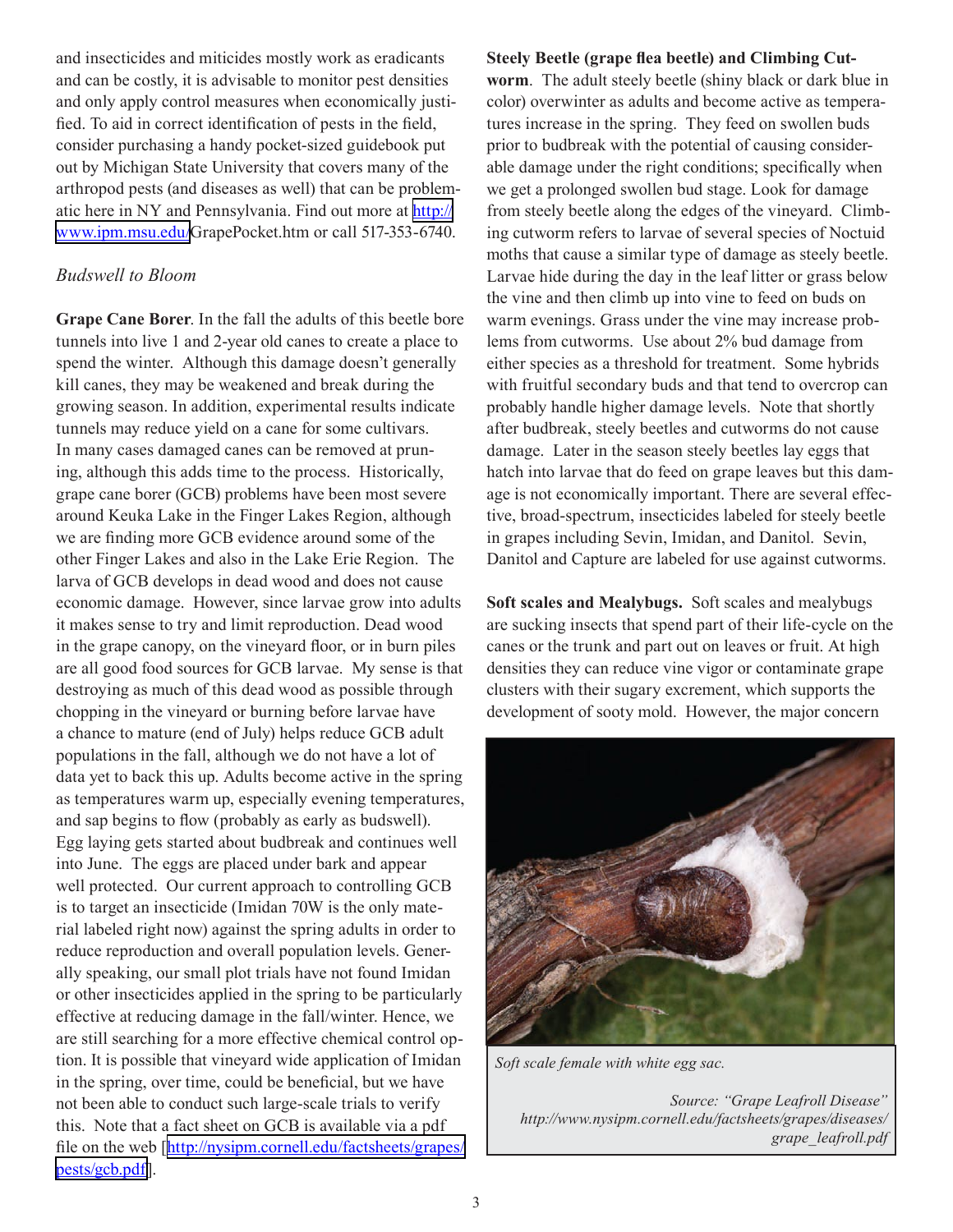with soft scales and mealybugs in our area relates to their potential to vector leafroll virus, a serious disease of grapevines (a fact sheet on leafroll virus is available at [http://](http://nysipm.cornell.edu/factsheets/grapes/diseases/grape_leafroll.pdf) [nysipm.cornell.edu/factsheets/grapes/diseases/grape\\_lea](http://nysipm.cornell.edu/factsheets/grapes/diseases/grape_leafroll.pdf)[froll.pdf](http://nysipm.cornell.edu/factsheets/grapes/diseases/grape_leafroll.pdf) . Soft scales in our area overwinter on canes as large immatures or young adults. At this stage they vary in shape and color but are typically brown or gray and look like bumps or large scales on the canes. They have limited ability to move at this stage. As the spring progresses they complete development and begin laying eggs (mid-May to mid-June), often many hundreds to over a thousand per female. The eggs hatch into mobile crawlers that disperse out on to the foliage to feed. Most of the scale insects in our area have just one generation per year. As they mature during the season they move back to the canes to overwinter. The grape mealybug overwinters on canes or trunks as a small immature, initially moving out from trunk wood to first or second year wood in spring (at budswell). These crawlers like to hide under loose or cracked bark; look where one-year canes have been bent over trellis wire. As they become adults they move back to the trunk region to lay eggs. The cycle is repeated a second time during the season for two generations per year. They are oval-shaped with a white waxy covering that extends beyond the body all around as filaments. They also have a pair of extra long filaments that extend at the rear. Mealybugs and soft scales, but particularly mealybugs, are often tended by ants. Mealybugs are able to move around the vine more than soft scales, although they are slow movers.

From the standpoint of reduced vigor, we do not believe most growers have sufficient soft scale or mealybug pressure to warrant control with insecticides. Their role as vectors of grapevine leafroll associated viruses is less clear. Marc Fuchs, virologist at NYSAES, has quantified some cases where virus has increased within a vineyard and vectors may be responsible. With this caveat, there are two times during the season to control soft scale and mealybugs: the dormant period prior to budbreak and during the growing season when crawlers are hatching and actively moving around. Oil during the dormant period smothers the overwintering stage of the soft scale or mealybug. During the growing season carbaryl is labeled for European fruit lecanium, a species of soft scale on grapes, and an insect growth regulator called Applaud [buprofezin] is labeled for both soft scale and mealybugs. *Note that Applaud is not legal to use on Long Island*. A number of additional insecticides are labeled for mealybugs but not soft scales including Provado [imidacloprid], Assail [acetamiprid] and Imidan [phosmet]. Timing these foliar applications is difficult. For the scale insects, crawlers are active after bloom (around July  $4<sup>th</sup>$  in 2006). For mealybugs, first generation

eggs hatch in the middle or later part of July. Egg hatch for the second generation is in late summer. It is important to note that we do not have good data either on the effectiveness of these insecticides and more importantly, whether controlling them will help stop spread of the virus. We are initiating a new study this season to examine both these issues.

**Banded Grape Bug** and **Lygocoris Bug**. Both species overwinter as eggs in grape canes, emerging as nymphs shortly after budbreak to 5 inch shoot growth. The banded grape bug (BGB) nymph is greenish to brown in color with black and white banded antennae. Nymphs of Lygocoris are pale green with thin antennae and about half the size of BGB. Nymphs of both species can cause economic damage by feeding on young clusters (buds, pedicel and rachis) prior to flowering. Adults, which appear close to bloom, do not cause economic damage and for at least one of the species (BGB), become predaceous on small arthropods. There is only one generation per season. Monitor for nymphs at about 5 inch shoot stage by examining flower buds on approximately 100 shoots along the edge and interior of vineyard blocks. These plant bugs are sporadic from year to year and from vineyard to vineyard; most vineyards will not require treatment. But if present at sufficient numbers (1 nymph per 10 shoots), they can cause significant yield reductions and hence it is worth the time to check. Pay particular attention to vineyard edges. There are several insecticides labeled for use against plant bugs (Imidan, Danitol, and Assail [only BGB on label]).

*"Monitor for [BGB] nymphs at about 5 inch shoot stage by examining flower buds on approximately 100 shoots along the edge and interior of vineyard blocks. . .[i]f present at sufficient numbers (1 nymph per 10 shoots), they can cause significant yield reductions and hence it is worth the time to check."*

**Grape Plume Moth**. This is another potential pest of grapes that overwinters as eggs in canes and emerges shortly after budbreak. Larvae typically web together young leaves or shoot tips and leaves to form a protective chamber from which they feed. Sometimes the flower buds get caught up in the webbing and get fed on and this is where the potential for damage occurs. Research indicates 1) that damage tends to be concentrated on the vineyard edge near woods and 2) that it takes quite a few plume moth larvae to cause economic damage. For Niagara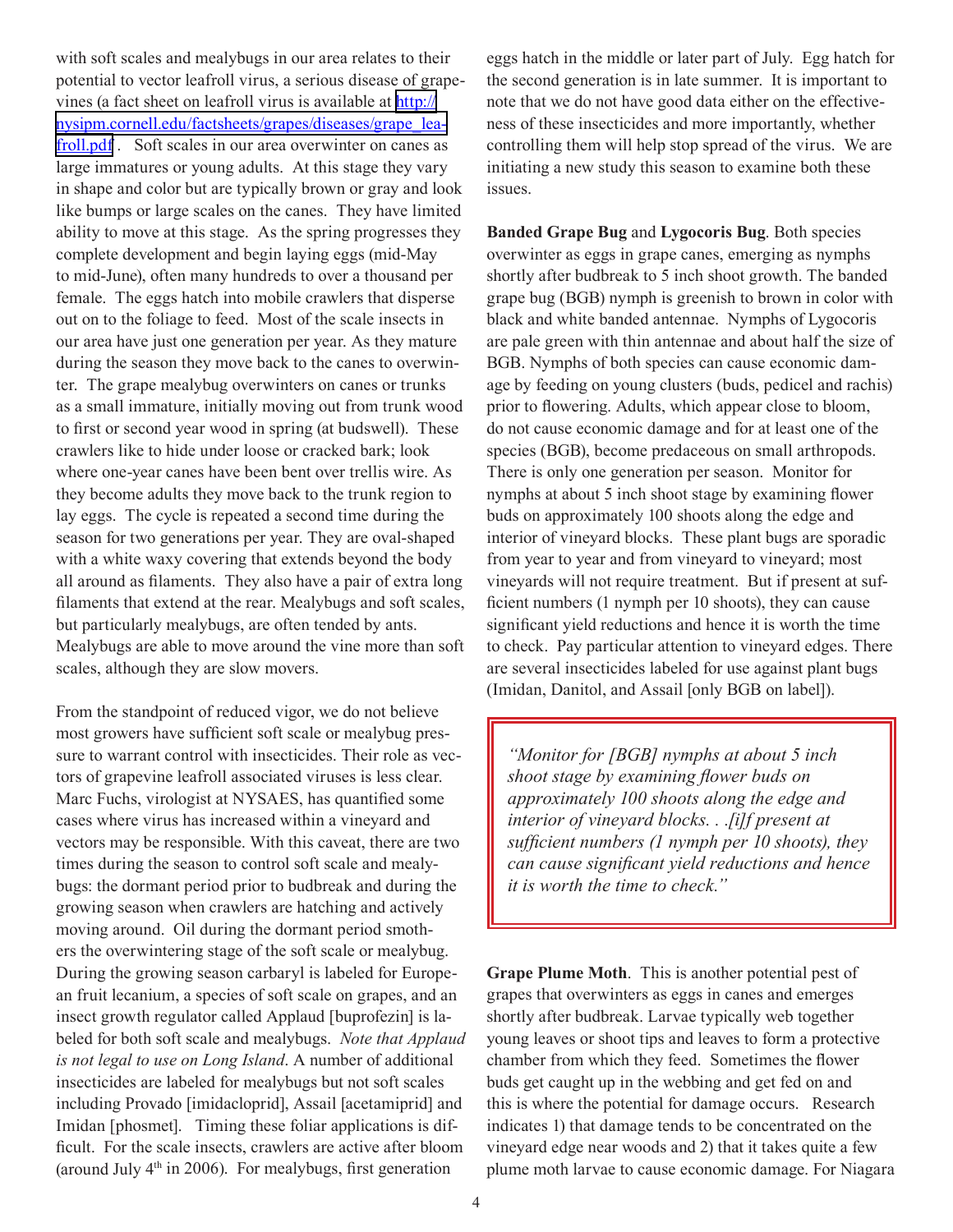grapes we were unable to detect a statistical effect on vines with 20% infested shoots compared to control vines where plume moth was killed with an insecticide. Nevertheless, the trend was for reduced yield associated with high plume moth infestations (>20%). For higher value cultivars a somewhat lower threshold would be appropriate. Treatment of plume moth can be tricky for several reasons. First, the larvae develop very quickly and often have reached the pupal stage before you even recognize there is a problem. Second, larvae inside their leaf shelters are protected from insecticides. For these reasons, its important to monitor and treat for plume moth early in the season (before 10 inch shoot stage) using sufficient water to achieve good coverage. Danitol is the only insecticide labeled for use against grape plume moth in NY.

## *Bloom to Mid-season*

**Grape Berry Moth**. Grape berry moth is familiar to most grape growers in the eastern US. It is considered our most important arthropod pest in Lake Erie and the Finger Lakes and much of our current IPM strategy centers around its control. Grape berry moth is typically not abundant on Long Island, although has been more of a problem the last few years. Grape berry moth (GBM) overwinters as a pupa in the leaf litter, emerging as adults in May and June to initiate the first generation of larvae that feed directly on young fruit clusters of wild and cultivated grapes. Depending on temperature, there can be one to three additional generations produced during the season. The larvae cause damage in three ways. First, they can reduce yield by 1) directly feeding on the flower clusters, 2) hollowing out the grape berry and 3) causing premature berry drop. Second, they contaminate the juice that can lead to rejection of entire loads at the processing plant. This is mainly a serious problem for native grapes grown for sweet juice. Third, their feeding activity on flowers/young berries (first generation) and green or ripe fruit (later generations) create good conditions for the development of bunch rots. This is particularly a serious problem for wine grapes, especially those with tight clusters.

GBM has been effectively managed over the past 15 years, while at the same time reducing overall pesticide use, through 1) the recognition that vineyards vary in risk to GBM, 2) the use of a reliable monitoring plan, and 3) judicious use of broad-spectrum insecticides. Note that this approach to GBM management was developed for native grapes and although it can provide a useful guideline for wine grapes, more research needs to be done for these grape varieties. Categorizing vineyard blocks according to risk is a good place to start. High Risk vineyard blocks



*Mature grape berry moth larva*

*Source: "Grape Berry Moth" NYS IPM Program Grape IPM Insect Identification Sheet No. 1*

are characterized by having at least one side bordered by woods, being prone to heavy snow accumulation, and a history of GBM problems. In the past we have recommended treating these high risk sites shortly after bloom (first generation larvae) and in July (second generation) and then scouting for damage in mid to late August to see if a third insecticide application is required. Our recent research indicates that the first postbloom spray has little impact on end of season damage by GBM and can probably be skipped for low to moderate-value varieties. Extremely high risk sites, regardless of crop value, probably will still benefit from the postbloom spray.

Determining the exact timing of the later insecticide applications (July and August) has proven tricky. We are currently testing a temperature-based phenology model that looks promising, using bloom time of wild grape as the starting point. For example, our old method recommended a second-generation spray for high risk sites at the end of July or early August. However, during the 2008 growing season the model recommended a treatment in early to mid-July. Damage at the end of the season was lower in vines treated according to the model compared to the standard timing. If the model continues to perform well we hope to have it available to growers via the web by next field season. Timing is becoming increasingly important for maximizing efficacy of newer generation insecticides such as Intrepid, Avaunt, and Delegate.

Note that much of the problems with GBM stem from late-season egg-laying. Too often growers put their sprayers away after early August and do not check for GBM. Pay attention to email crop updates for alerts on GBM (and other pests). For Low Risk vineyard blocks (lack of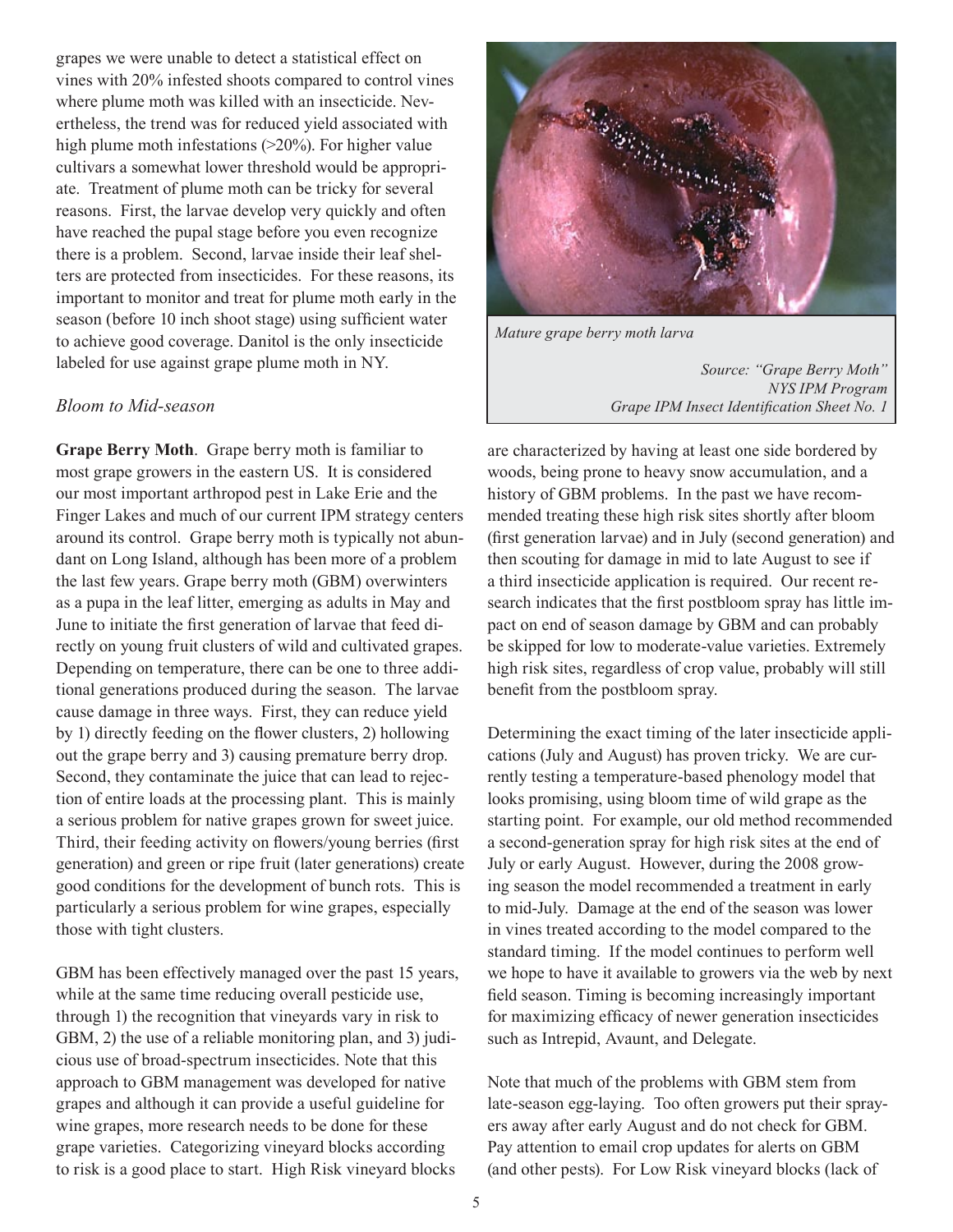woods, low amounts of snow, little history of GBM problems) you can probably safely ignore GBM for the first generation but remember to scout in July and it may even make sense to scout in late August as well. For vineyard blocks that fall in between high and low risk (Intermediate Risk) we recommend skipping the postbloom spray and to scout for GBM in July and August. The current thresholds for juice grapes are 6% cluster damage for late-July and 15% at the end of August. Thresholds for vinifera are probably less due to the additional risk of bunch rots associated with GBM feeding injury and their higher value.

There are several options available for chemical control of GBM. The most commonly used products are Danitol and Sevin. Other broad-spectrum pyrethroids (e.g. Capture and Baythroid) are also effective. Leverage includes both a pyrethroid that would provide control of GBM and a neonicotinoid that would provide good control of sucking insects like leafhoppers (see below). Imidan is also an effective broad-spectrum material but it is not quite as effective against leafhoppers as the pyrethroids. Moreover, the new label for Imidan has a 14 REI, which makes its use problematic. There has been some evidence of control failures with Sevin in the Lake Erie area due to resistance. Although such problems have not been documented in the Finger Lakes or Long Island, it is something to pay attention to and rotation among pesticides with different modes of action is usually a good idea. The pyrethoids are effective materials as noted above, but I have concerns about their overuse leading to spider mite problems.

There are some additional, more narrow-spectrum, materials registered for use against GBM. Dipel is one option that has been around for a number of years. The toxin produced by the Bacillis thuringiensis (Bt) bacteria is specific to Lepidoptera. In our trials it has been less effective than the broad-spectrum insecticides but has the advantage that it conserves predators and parasitoids in the system. We have found that 2 applications of Dipel per GBM generation (immediate post bloom and mid-July), improves efficacy. Use sufficient water to achieve good coverage of fruit since the larvae must consume the Bt as they enter the berry for it to be effective. Good coverage is an issue for all the GBM materials. Mating disruption, using large releases of the GBM sex pheromone, is another control option to consider. The idea is to prevent mating by artificially releasing so much sex pheromone that males have difficulty locating the female moths. This technique has been around for a number of years and is being used by a small percentage of growers. It is probably most effective for intermediate and low risk vineyards or in years where berry moth densities are low. However, these are the areas that often times do not require an insecticide application for GBM every year. Plastic twist ties impregnated with sex pheromone is now the main method for releasing pheromone. The older version of the Isomate GBM twist tie releaser is no longer being sold. However, there is a new product called Isomate-GBM Plus, which lasts the entire growing season. The insect growth regulator Intrepid from Dow Corporation has an EPA label for use on grapes and is available in Pennsylvania and most other states and has proven quite effective in trials in NY, Michigan and Pennsylvania. It has not received DEC approval for New York and we don't expect it to happen this field season. Intrepid is a selective material active against the larvae and eggs of many species of Lepidoptera including GBM. We are still learning how to best use this new material but it seems it needs to be applied a bit earlier than other insecticides. Intrepid has fairly long residual activity and is an excellent choice for the second generation treatment in July as it may provide some control of the overlapping third generation as well. Finally, as noted under chemical news above, for PA there are the anthranilic amides insecticides available for grape berry moth (Altacore and Voliam Flexi).

**Grape Leafhoppers**. There is actually a suite of leafhoppers that feed on grapes. The Eastern grape leafhopper *Erythroneura comes* (pale white in summer) mainly feeds on native cultivars like Concord while several additional species feed on *V. vinifera* and hybrids including *E. bistrata/vitifex*, *E. vitis*, *E. vulnerata*, and *E. tricinta*. All these Erythroneura leafhoppers have similar life-cycles. They overwinter as adults and become active as temperatures warm up in the spring. They move on to grapes after budbreak, mate and begin laying eggs around bloom. There is one full generation during the summer and a partial second. In warm years there is a potential for a nearly full second generation of nymphs and adults. Both nymphs and adults cause similar damage; removal of leaf cell contents using sucking mouthparts. Hence, moderate densities can reduce photosynthesis, ripening and yields. Severity of damage is increased in dry years, assuming irrigation is not available. The last few years have been low grape leafhopper years, probably due to cold winters and cool temperatures during spring and early summer.

Sampling for leafhoppers corresponds to sampling for grape berry moth. At the immediate post bloom period sucker shoots should be examined for evidence of stippling (white dots on leaves caused by leafhopper feeding). If you see stippling throughout the vineyard block an insecticide treatment is recommended. Note that for vineyards at high risk of GBM damage, you may already be applying an insecticide at this time (10 day postbloom). If you use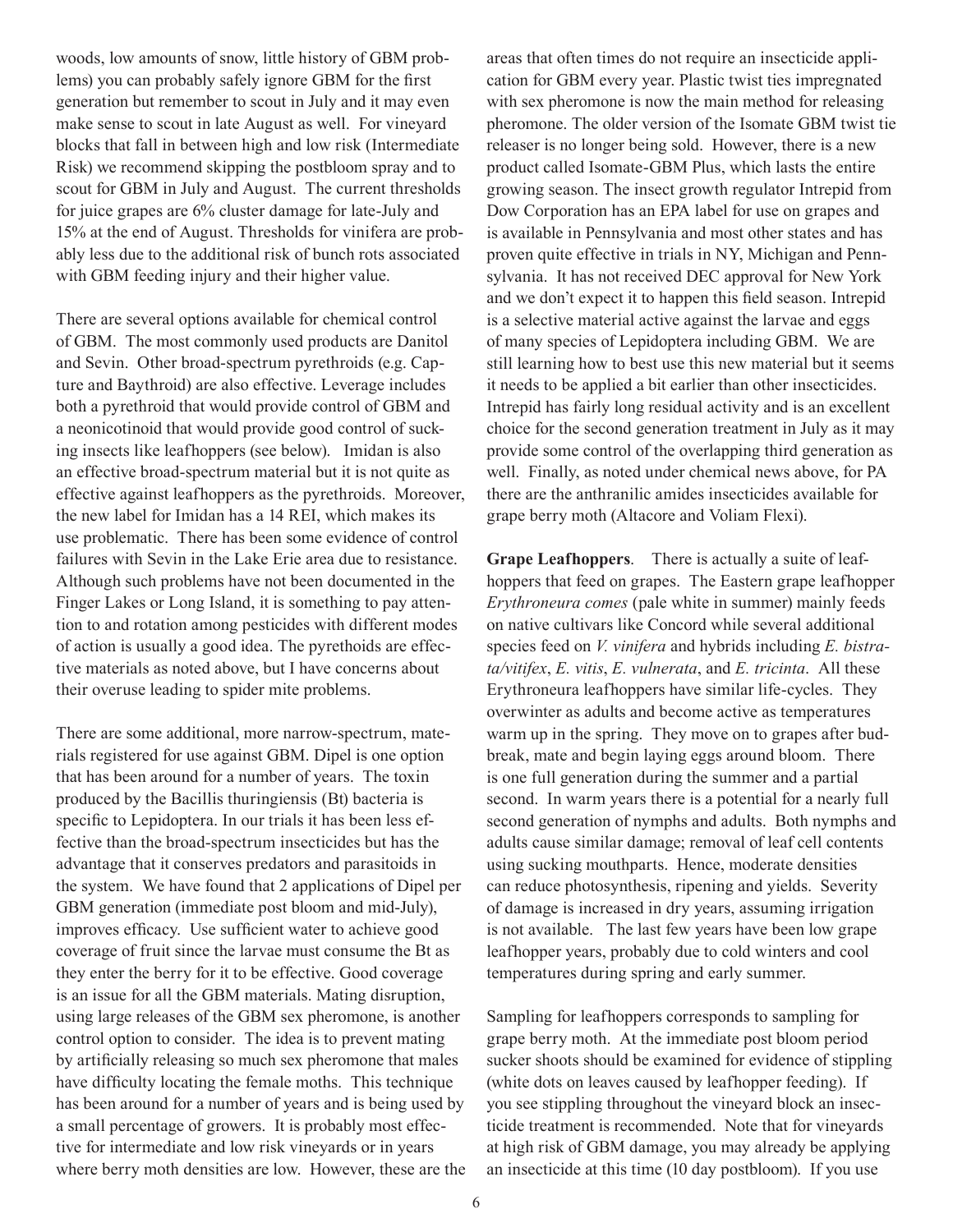

*Grape leafhopper and foliar injury (upper and lower left); Potato leafhopper and foliar injury (upper and lower right).*

*Sources: Rufus Isaacs (MSU), Tim Martinson (Cornell), Hans Walter-Peterson (Cornell)* 

a broad-spectrum material such as Sevin or Danitol you will also control leafhoppers. The next sampling period for leafhoppers is mid July and focuses on abundance of first generation nymphs. At this time check leaves at the basal part of shoots (leaves 3 through 7) for leafhopper nymphs or damage, on multiple shoots and multiple vines located in the exterior and interior of the vineyard. Use a threshold of 5 nymphs per leaf or 10% of leaves with at least moderate stippling to determine need for treatment. The third time for sampling for leafhoppers should occur in late August. This focuses on nymphs of the second generation. Follow a similar sampling protocol as used at the end of July, using a threshold of 10 nymphs per leaf. Note if you have made previous applications of broad-spectrum insecticides for leafhopper or GBM it is very unlikely that it will be necessary to treat for leafhoppers in late August. If you do not observe much stippling it is not necessary to more carefully sample for leafhopper nymphs.

There are several choices of pesticides to use against leafhoppers. Sevin, or other carbaryl products, has been a standard for many years and is still effective except in isolated pockets of Concord and other native grapes around the Finger Lakes where we have observed control failures suggesting emergence of resistance. There are several effective alternatives to Sevin including Danitol, Capture, Baythroid, Lannate [methomyl], and the neonicotinoids Provado, Pasada (generic version of Provado) and Assail. Lannate is in the same chemical class as Sevin so there is potential for cross-resistance. The carbamates (Sevin and

Lannate) and pyrethroids are hard on predatory mites. The neonicotinoids are mainly effective against sucking insects like leafhoppers and not as hard on natural enemies as the broad-spectrum insecticides. Note that a half label rate of Provado WP (0.5 oz.) was as effective as the full rate in controlling leafhoppers in our trials.

**Potato Leafhopper**. The potato leafhopper is quite distinct from grape leafhoppers discussed above. One big difference is that potato leafhopper originates each year from the southeastern US (it can not successfully overwinter in upstate NY or PA) while grape leafhoppers are indigenous to our area. The overwintered, winged adults ride north on warm fronts and usually arrive in our area sometime after bloom. When and where they arrive is not very predictable and some years are worse than others. However, they tend to arrive on Long Island before the Finger Lakes or Lake Erie region. Vineyards adjacent to alfalfa sometimes get an infestation of potato leafhopper right after the alfalfa is mowed. The adult potato leafhopper is iridescent green and wedge-shaped while the nymph is usually green and moves sideways in a unique crab-like manner when disturbed. Instead of feeding on cell contents of leaves like grape leafhoppers, potato leafhopper adults and nymphs use their sucking mouthparts to tap into the phloem vessels (the tubes used by plants to transport products of photosynthesis) of a number of different species of plants including grapes. In the process of feeding, they introduce saliva into the plant that causes, to varying degrees, distorted leaf and shoot development. Some cultivars of vinifera grapes seem particularly sensitive as does the French-American hybrid Cayuga White, but Labrusca cultivars also show symptoms. Feeding symptoms in grapes include leaves with yellow margins (more reddish for red Vinifera grapes) that cup downward. Often these symptoms are noticed before the leafhoppers themselves.

Potato leafhopper is a sporadic pest, although it can be serious in some places and some years. Long Island seems particularly hard hit. We currently do not have good estimates for an economic threshold. We do know that shoots will recover from feeding damage once the leafhoppers are removed. Several insecticides are registered for its control in grapes including Sevin, Danitol, Lannate, Assail and Provado. *Note that Provado is now a restricted use pesticide in NY (not PA)*. Potato leafhopper is fairly mobile and it may require several treatments over the season as new infestations occur.

**Grape Phylloxera**. Grape phylloxera is an aphid-like insect with a complex life-cycle that causes feeding galls on either roots or leaves. Leaf galls are in the shape of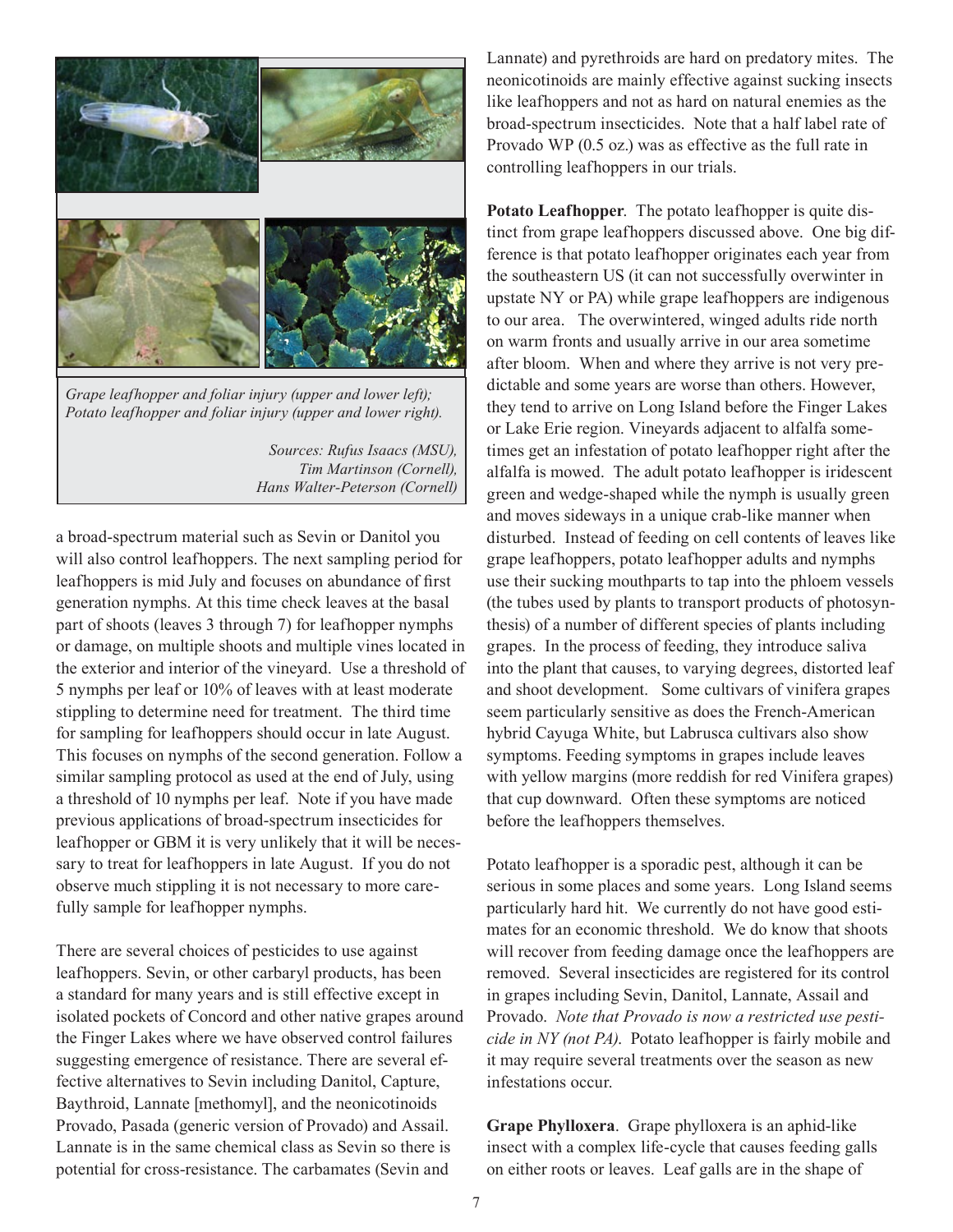pouches or invaginations and can contain several adults and hundreds of eggs or immature stages. Root galls are swellings on the root, sometimes showing a hook shape where the phylloxera feed at the elbow of the hook. At high densities, leaf galls can cause reduced photosynthesis. Root galls likely reduce root growth, the uptake of nutrients and water, and can create sites for invasion of pathogenic fungi. There is a wide range in susceptibility of grape varieties to both gall types. Labrusca-type grapes and vinifera grapes tend not to get leaf galls. Some hybrid grapes, such as Baco Noir, Seyval, and Aurora, can become heavily infested with leaf galls. Labrusca grapes will get root galls but these tend to be on smaller diameter, non-woody roots that may reduce vine vigor in some cases, but are not lethal. The roots of vinifera grapes are very susceptible to the root-form of phylloxera, including galls on larger, woody roots that can cause significant injury and even vine death. Indeed, most vinifera grapes grown in the eastern US are grown on phylloxera-resistant rootstock

such as 3309 and this is the main method for managing the root-form of phylloxera. There are a couple of insecticides labeled for the control of leaf-form phylloxera, although we do not have a well-defined treatment threshold at this time. The organophosphate

*"In summer, I suggest sampling at least 50 mid-shoot leaves from both the edge and the interior (25 leaves each) of a vineyard block, examining both sides of the leaf...[W]e recommend estimating the proportion of leaves infested with mites and use something like 50% infested as a treatment threshold. A leaf is considered infested if it has one or more spider mites."*

insecticide endosulfan [e.g. Thionex] is effective but causes phytotoxicity on some varieties such as Baco Noir and Chancellor. The neonicotinoid Assail (acetamiprid) and the pyrethroid Danitol (fenpropathrin) are also labeled for the leaf-form of grape phylloxera as is the systemic insecticide Movento (not available for NY). Leaf-galls first appear at low densities on the third or fourth leaf, probably originating from overwintered eggs on canes. The crawlers from these first generation galls disperse out to shoots tips and initiate more galls around the end of June or beginning of July. These second generation galls tend to be more noticeable to growers. Imidacloprid applied through the soil (e.g. Admire) is labeled for the root-form of phylloxera and can provide some control, especially when applied through a drip system.

**Spider Mites**. There are two species of spider mites that attack grapes in the Eastern US, two-spotted spider mite (TSSM) and European red mite (ERM), but ERM typically is the more common. Indeed, until the 2007 season I rarely observed TSSM on grapes in our area. For reasons I don't fully understand, I observed TSSM about as frequently as

ERM in 2007 and to some extent, also 2008. This trend may be anomalous, however, in case this situation continues, it is important to know the difference between the two species.

An important difference between the two is that ERM overwinters as eggs in bark crevices of older wood while TSSM overwinters as adult females, probably in ground cover. As the name indicates, ERM is reddish in color and lays red eggs. Adult female TSSM tend to have large black spots on the top of the abdomen but this is a pretty variable. TSSM eggs are clear to opaque. TSSM tends to stay on the bottom side of leaves and produces obvious webbing while ERM can be found on either side of the leaf and does not produce much webbing. Both species have the capacity to go through a number of generations during the season. However, we typically do not see significant populations and damage until mid to late summer. This is especially true of TSSM since they do not start off on the vine.

> Because of their small size, it is often difficult to know if you have mites. Foliar symptoms (bronzing of leaves) are one clue, although if you have wide spread, obvious symptoms then economic damage may already be occurring.

The working threshold for spider mites (TSSM and ERM combined) in our area is 7 to 10 mites per leaf, although this will vary depending on health of the vineyard, crop load, value of the grape, etc. In summer, I suggest sampling at least 50 mid-shoot leaves from both the edge and the interior (25 leaves each) of a vineyard block, examining both sides of the leaf. A hand lens will be necessary to see the mites for most people. Even with a hand lens, it is challenging to count the mites. Thus, we recommend estimating the proportion of leaves infested with mites and use something like 50% infested as a treatment threshold. A leaf is considered infested if it has one or more spider mites. Remember to keep rough track of which species is most common.

We have several chemical options available for mite control in New York and Pennsylvania: Kelthane [dicofol], Vendex [fenbutatin-oxide], Agri-Mek [abamectin], Nexter [pyridaben] (not on Long Island), Acramite [bifenazate], JMS Stylet Oil [aliphatic petroleum distillate], Zeal Miticide1 [etoxazole], Onager [hexythiazox], Danitol [fenpropathrin] and Capture [bifenthrin]. Kelthane and Vendex are the old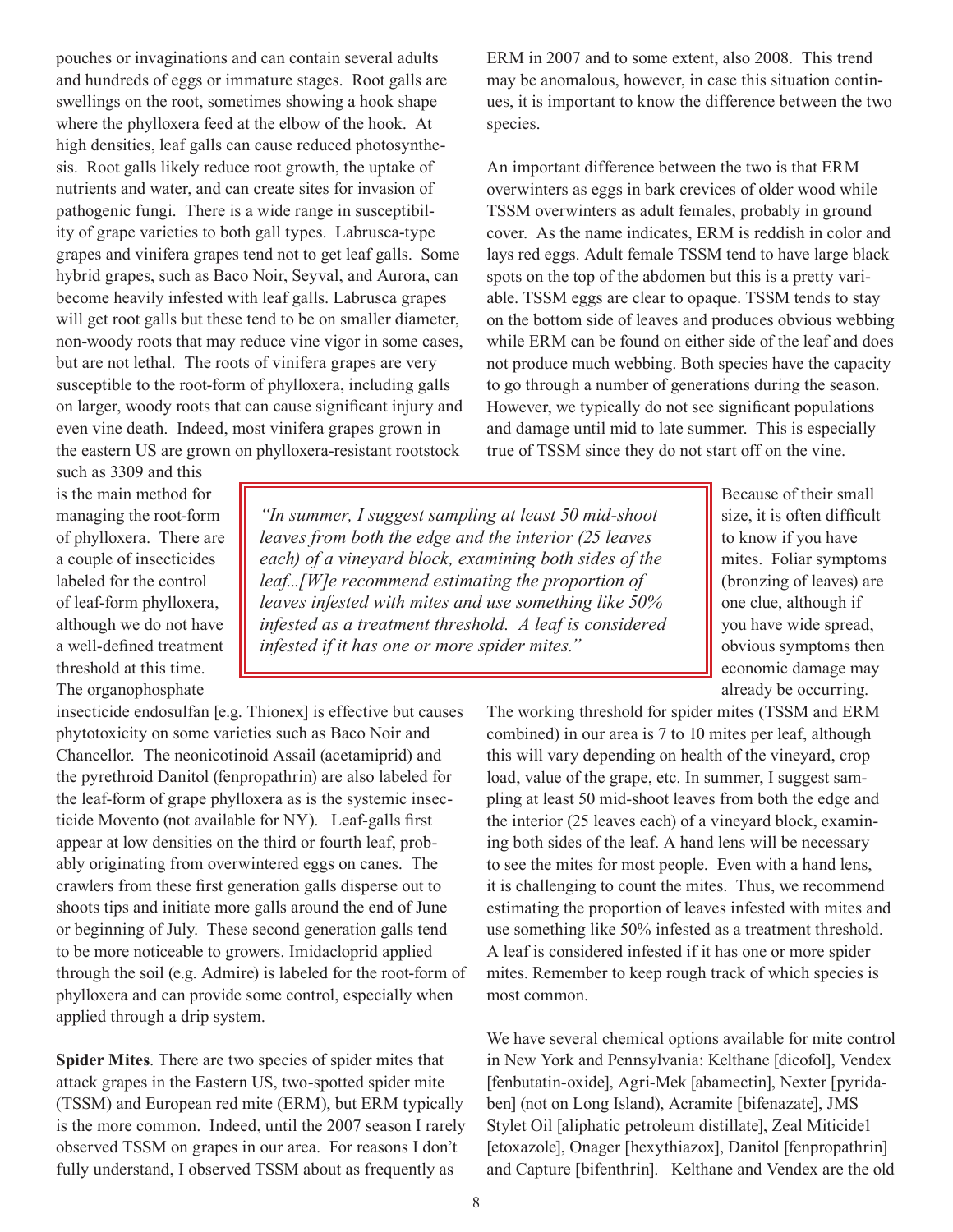standards that have been relied upon for a number of years. Kelthane is fairly hard on predatory mites while Vendex is not. Kelthane 50W is no longer being manufactured but material in stock can be used. Read the label carefully since JMS Stylet Oil is not compatible with a number of other products including Captan, Vendex, and sulfur. Also, although Stylet Oil can help with mite problems, it is not likely to provide complete control in problem vineyards. Nexter has been registered for use on grapes in New York (but not on Long Island) for a couple of years. It is very effective against ERM but higher rates should be used for TSSM. Nexter is pretty soft on predatory mites except at high rates. It also provides some partial control of leafhoppers. Agri-Mek currently has TSSM on the label but not ERM, although in apples both species are on the label. Acramite includes both TSSM and ERM, although it calls for higher rates for ERM. Acramite and Agri-Mek are relatively soft on beneficial arthropods. Zeal Miticide1 has recently been labeled for grapes in NY against TSSM. You need the 2(ee) recommendation, which is readily available, for use against ERM. Since Zeal Miticide1 affects eggs and immatures, it is advised to apply before populations reach damaging levels to give the material time to work. Zeal Miticide1 is also relatively soft on beneficial mites. As noted above, Onager has recently been labeled for grapes, including in NY. It is similar to Zeal Miticide1 in that it affects eggs and immatures but not adults. Danitol and Capture are broad-spectrum instecticides that also have good miticidal activity.

Spider mites are often thought of as a secondary pest. In other words, something must happen in the vineyard that disrupts their natural control by predators, particularly predatory mites, before their populations can increase to damaging levels. Several insecticides used in grapes, including Lannate, Danitol, Capture and possibly Sevin can also suppress predatory mites. Since Danitol and Capture have miticidal activity they would not be expected to flare spider mites. However, in the past, spider mites have been quick to develop resistance to frequent use of pyrethoids like Danitol and Capture. This may or may not happen but it is worth keeping in mind. One of the first things to watch out for is initial good suppression of mites followed by a resurgence indicating the spider mites recovered more quickly than the predatory mites. Overall, paying attention to conserving predatory mites can pay economic dividends since miticides are quite expensive.

**Japanese Beetle**. Japanese beetles were abundant in 2008 although perhaps not quite as abundant and long-lasting as in 2007. Although the adults (1/2 inch body, metallic green in color) seem to have a fondness for grape foliage, they also feed on a number of other plant species. Japanese beetles were introduced into the eastern USA a number of years ago and have been spreading throughout the Northeast and Great Lakes regions. Although the adults have broad diets, the larvae feed principally on the roots of grasses. Hence, we often find the most significant problems with adult Japanese beetles in areas surrounded by an abundance of turf. The adults emerge from the soil in midsummer and begin feeding and then mating and egg-laying.

The feeding damage caused by adults can be quite extensive, perhaps exceeding 10 or 20% of the foliage. Fortunately, grapes seem fairly tolerant of this type of feeding at this time of the season. Research in Kentucky and also in Michigan examining the impact of foliar damage by Japanese beetle on grape productivity, fruit quality and yield indicate that both natives and vinifera grapes can tolerate some leaf damage. The exact amount is hard to nail down but it seems up to 15 or 20% leaf damage has little impact. Note, though, that the actual impact of leaf

| $\checkmark$ $\checkmark$ |                       |                  | $\cup$ 1       |                       |                               |
|---------------------------|-----------------------|------------------|----------------|-----------------------|-------------------------------|
| <b>Material</b>           | <b>Efficacy</b><br>JB | <b>REI</b>       | <b>DTH</b>     | Pred.<br><b>Mites</b> | <b>Spider</b><br><b>Mites</b> |
| carbaryl [Sevin]          | $^{+++}$              | 12 <sup>hr</sup> | 7 d            | $+2$                  | $\theta$                      |
| phosmet [Imidan]          | $^{+++}$              | 14 d             | 7 d            | 0?                    | $\overline{0}$                |
| fenpropathrin [Danitol]   | $^{+++}$              | 24 <sub>hr</sub> | 21d            | $^{+++}$              | $^{++}$                       |
| bifenthrin [Capture]      | $^{+++}$              | 12 <sub>hr</sub> | 30d            | $^{+++}$              | $^{++}$                       |
| cyfluthrin [Baythroid]    | $^{+++}$              | 12 <sub>hr</sub> | 3d             | $^{+++}$              | $\overline{\mathcal{L}}$      |
| acetamiprid [Assail]      | $++?$                 | 12 <sub>hr</sub> | 7 d            | 0?                    | $\overline{0}$                |
| indoxacarb [Avaunt]       | $++?$                 | 12 <sub>hr</sub> | 7 d            | 0?                    | $\theta$                      |
| azadirachtin [Aza-Direct] | $+$                   | 4 <sup>hr</sup>  | 0?             | 0?                    | $\theta$                      |
| pyrethrin [Evergreen]     | $+$                   | 12 <sup>hr</sup> | $\overline{0}$ | $^{+}$                | $\theta$                      |

*Table 1. Summary of the main insecticides labeled for use against Japanese beetle on grapes in New York and PA.*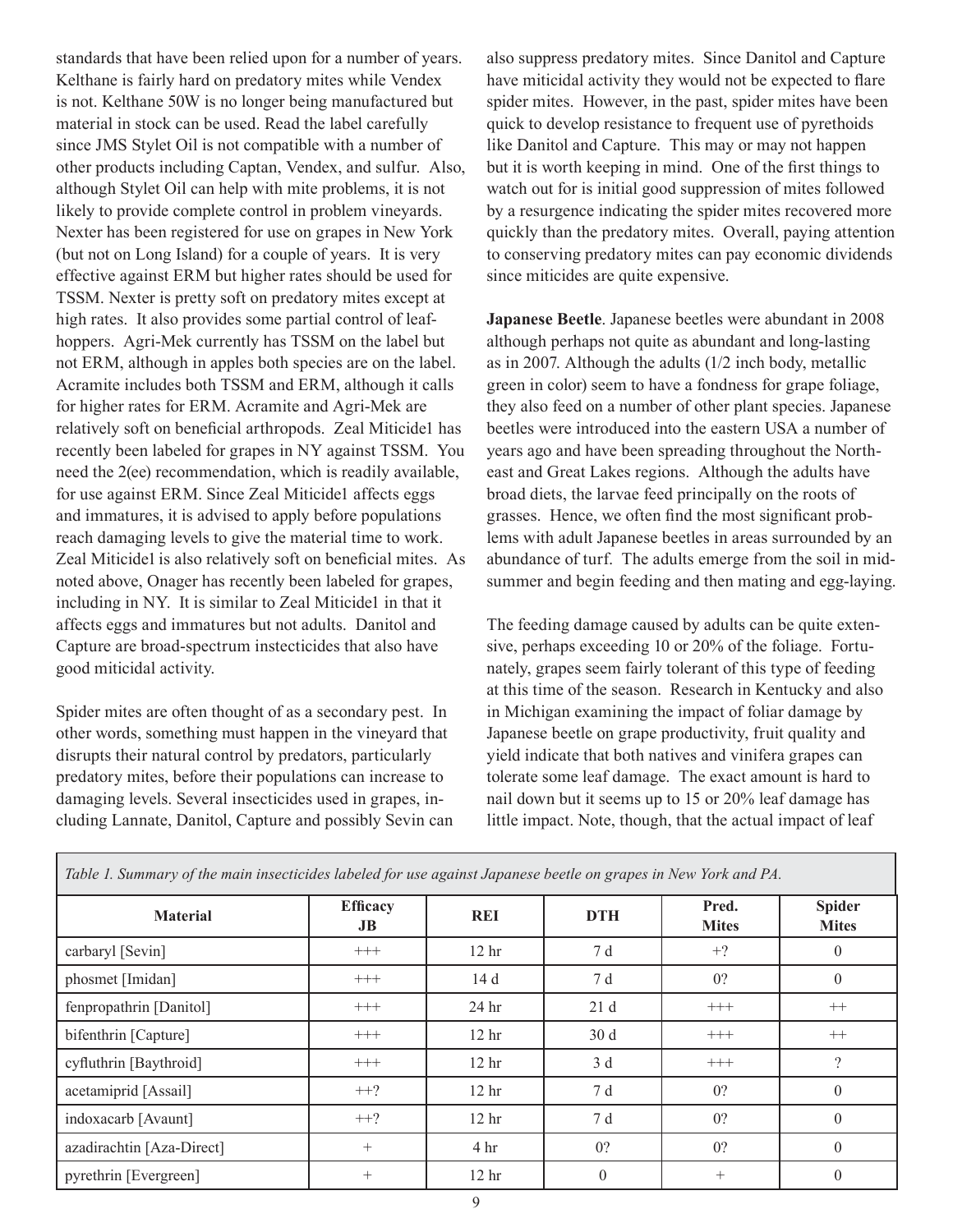feeding will depend on a number of factors including health and size of the vine and the cultivar. Moreover, if it is a high value cultivar then the economic injury level will be lower compared to a lower value cultivar. Young vines in growth tubes may be particularly vulnerable in that they have fewer reserves to draw upon to recover from damage and the beetles are protected in the tubes from insecticide sprays. You should make a special effort to regularly monitor vines inside growth tubes for Japanese beetles and apply insecticides directly into the tubes if treatment is warranted. Grape cultivars do seem to vary in resistance to Japanese beetle. Thick leaved native cultivars are the most resistant followed by hybrids and then *V. vinifera*.



*Japanese beetles feeding on Concord leaves.*

There are several insecticides labeled for use against Japanese beetles on grapevines (Table 1). These all are roughly similar in efficacy but they do vary in impact of beneficial arthropods like predatory mites. I mention this because multiple applications of something like Sevin could depress predatory mite populations and promote spider mite outbreaks. Also keep in mind that the adults are very mobile and can re-colonize a vineyard block after being treated with an insecticide. Regular monitoring of the situation is recommended.

**Multicolored Asian Lady Beetle** (MALB). MALB was introduced into the US from Asia to help control aphid pests. It has spread to many areas in the southern and eastern US and into Ontario Canada and has generally been an effective biological control agent. However, it has the habit of moving into vineyards in the fall near harvest time. When disturbed, the adult MALB releases a defensive chemical out of its joints that helps it ward off enemies. Unfortunately, the defensive chemical has a nasty taste and bad odor that gets carried into the juice and wine. Relatively low densities of MALB (10 per grape lug) can cause off-flavors in juice and wine. MALB is sporadic both

in where it shows up during a given year and from year to year. Vineyards in the Niagara Peninsula in Canada appear particularly vulnerable. Also, vineyards adjacent to soybeans in a year when soybean aphid is abundant may be more vulnerable. I recommend that you scout your vineyards before harvest to see if MALB is present. There could be several different species of ladybugs in your vineyard but probably only MALB would be at high densities on the clusters. You can recognize MALB by the black markings directly behind the head that look like an M or W depending on which direction you look from. The color or number of spots is variable. I would also pay attention to the crop updates to see if and when MALB is turning up in vineyards. As indicated above, the abundance of MALB appears to be closely tied to the abundance of soybean aphid, which tends to alternate between high and low years. Thus, researchers predicted a high soybean aphid population in 2007 and that actually did not occur. Their abundance in 2008 was also on the low side. There are a few chemical approaches to managing MALB: Danitol [fenropathrin], Aza-Direct and Evergreen [natural pyrethrins]. To use Danitol in New York for this purpose, you need to have the 2(ee) label. Danitol is toxic to MALB based on field and laboratory trials conducted by Roger Williams at Ohio State University. Aza-Direct, which is based on the active ingredient azadirachtin from the neem tree, appears to have a repellent effect on MALB, again based on trials by Roger. Based on a trial a few years ago by Tim Weigle, Evergreen appears to have both toxic and repellent effects on MALB. Note that Danitol has a 21days to harvest restriction, and Aza-Direct and Evergreen have no days to harvest restrictions. For Aza-Direct, pH in spray water should be 7 or less (optimum is 5.5 to 6.5).

## *Bottom line comments*

The bottom line message for insect and mite pests is to regularly monitor your grapes. There is no guarantee that a particular pest will show up in a particular year or at a particular site. Moreover, you typically have time to react using an eradicant if a pest does reach sufficient densities to cause economic damage. Knowledge of what is present will lead to better management decisions. But out of the many potential pests here, let me focus in on the ones that are most likely to show up and/or can really do a lot of mischief if unattended.

During the period from budbreak to bloom **plant bugs (banded grape bug and** *Lygocoris inconspicuous***)** represent the greatest insect risk for yield loss. Monitor for the nymphs at about 10-inch stage, keying in on the flower buds. Here is a picture of banded grape bug. If you find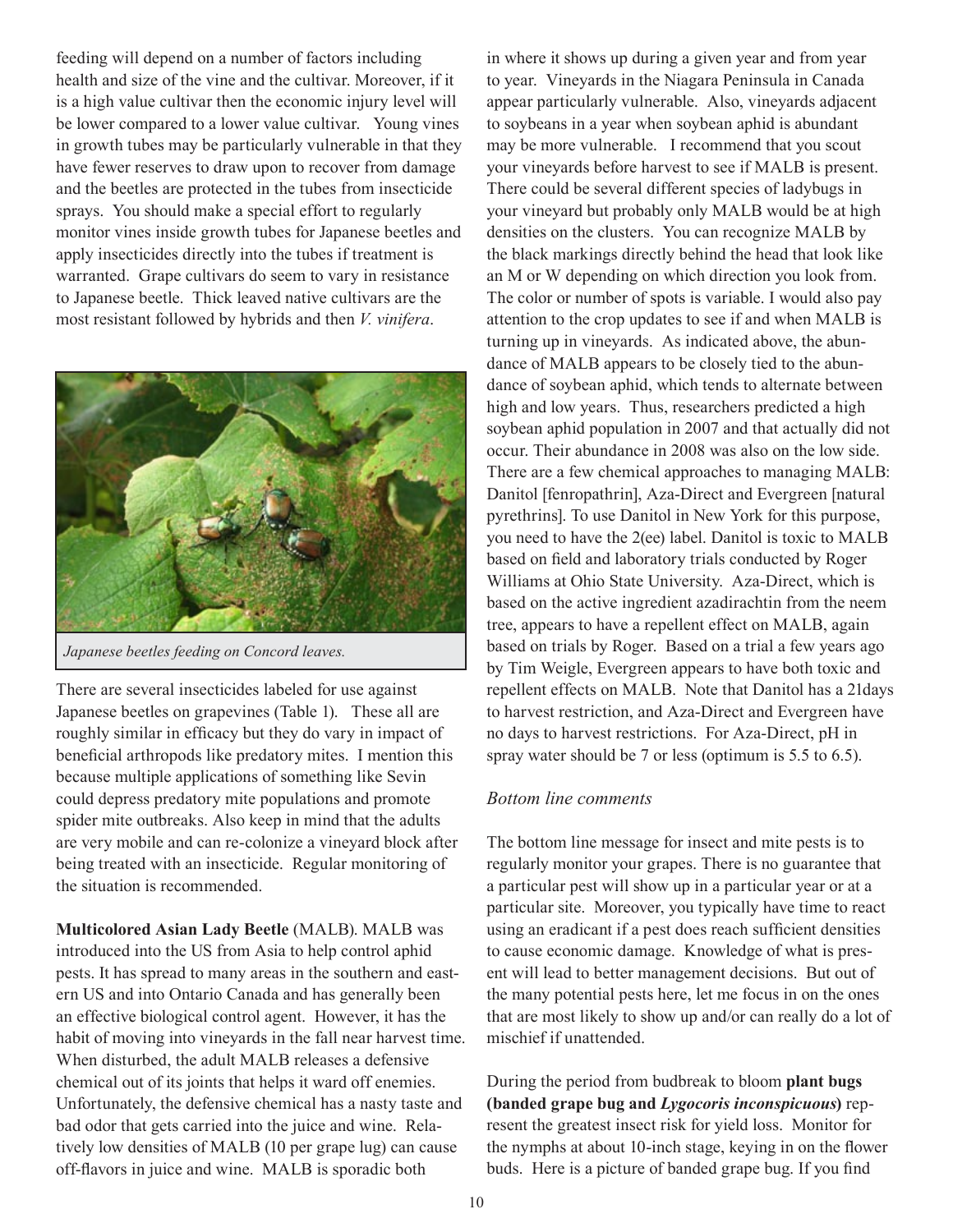

more than one nymph per 10 clusters, consider an insecticide treatment such as Sevin or Danitol or Imidan. Other than these plant bugs, there are few insect pests during the budbreak to bloom period that can cause significant harm. A caveat to this is for some sites, especially sites with sandy soils, that are prone to **rose chafer**. The adults of the chafer feed on flowers and young clusters and can reduce yields.

Mid-summer is the time where insects and mites often create the most concern. On the top of the list is **grape berry moth**. Traditionally for high-risk sites we have recommended an insecticide during the postbloom period to kill first generation larvae. But except for super high-risk sites or high value varieties, our research indicates this postbloom spray is not useful. Focus should be on the secondgeneration larvae in mid-summer and late summer damage from a combination of second and third generation larvae. Timing of insecticides is important for many of our new insecticides since they need to be ingested as the young larva penetrates the berry. For the last several years the second generation has begun in early to mid-July rather than late July or early August as has been the traditional timing. Follow email pest updates and also monitor for new stings, probably starting in early July. Use a long residual material (Intrepid is a good option for PA) if available since we have observed large overlap between the second and third generation later in the summer. Also good coverage of the fruiting zone is important. Continue to monitor damage and be particularly vigilant in years with above average temperatures during the first half of the season. Above average temperatures in the first half of the season increases the chances of a third or even partial fourth generation of moths. You may need to add an additional insecticide in late summer. Insecticides with shorter days to harvest restrictions may need to be used at this time.

Two additional comments on grape berry moth. First, damage from berry moth is often concentrated on the edge of the vineyard. When rows run parallel to the wood edge, insecticides can easily be applied to only the first six rows thereby saving time and money. Second, for wine grapes, feeding by berry moth can exacerbate problems with bunch rots. Hence, the tolerance (threshold) for grape berry moth damage for varieties prone to rots should be lower than varieties less prone to rots.

Two other pests are worth mentioning for the mid-summer period. One is conspicuous and you probably will be temped to spray for it even if it does not make economic sense to do so because the damage looks bad. I am speaking of **Japanese beetle**. Granted, there have been a lot of these beetles around these past few years. But remember that for a healthy vineyard, especially a vigorous one, the vines can probably handle conservatively 15% foliar damage. If you do need to treat, be aware of the potential for some insecticides to flare spider mites. **Spider mite** is the second pest I wanted to mention. They are actually not very conspicuous and as a consequence growers may miss them. Be on the look out for yellowing or bronzing leaves and generally low thrift during the hot days of late July and August. Use a hand lens and scan both sides of mid-shoot leaves for European red mite or possibly twospotted spider mites. If you are uncertain what to look for bring suspicious leaves into the nearest extension office for a second opinion. You can also contact me at my office (315-787-2345) in Geneva. Threshold for mites will depend on health of the vines as well as value but a useful guide is 50% of leaves infested with at least one mite. A sample of 60 leaves per block is recommended.

**In summary**, there is a seasonality to pests and checking the electronic updates from your regional grape extension programs is an excellent way to stay on top of what you should be on the look out for during the season. Generally speaking we have good chemical control options available for most arthropod pests. But be smart about using them. Pay attention to label restrictions and review recommendations in the pest management guidelines. Rotate among materials with different modes of action to reduce development of resistance. Be aware of consequences of your choice of pesticides on natural enemies. The cheapest material to apply on a per acre basis may not always result in the lowest cost because of unintended consequences. Most important, only use pesticides or other control options when it makes economic sense to do so (monitor and apply economic thresholds where available). If you have questions or concerns please let me know.